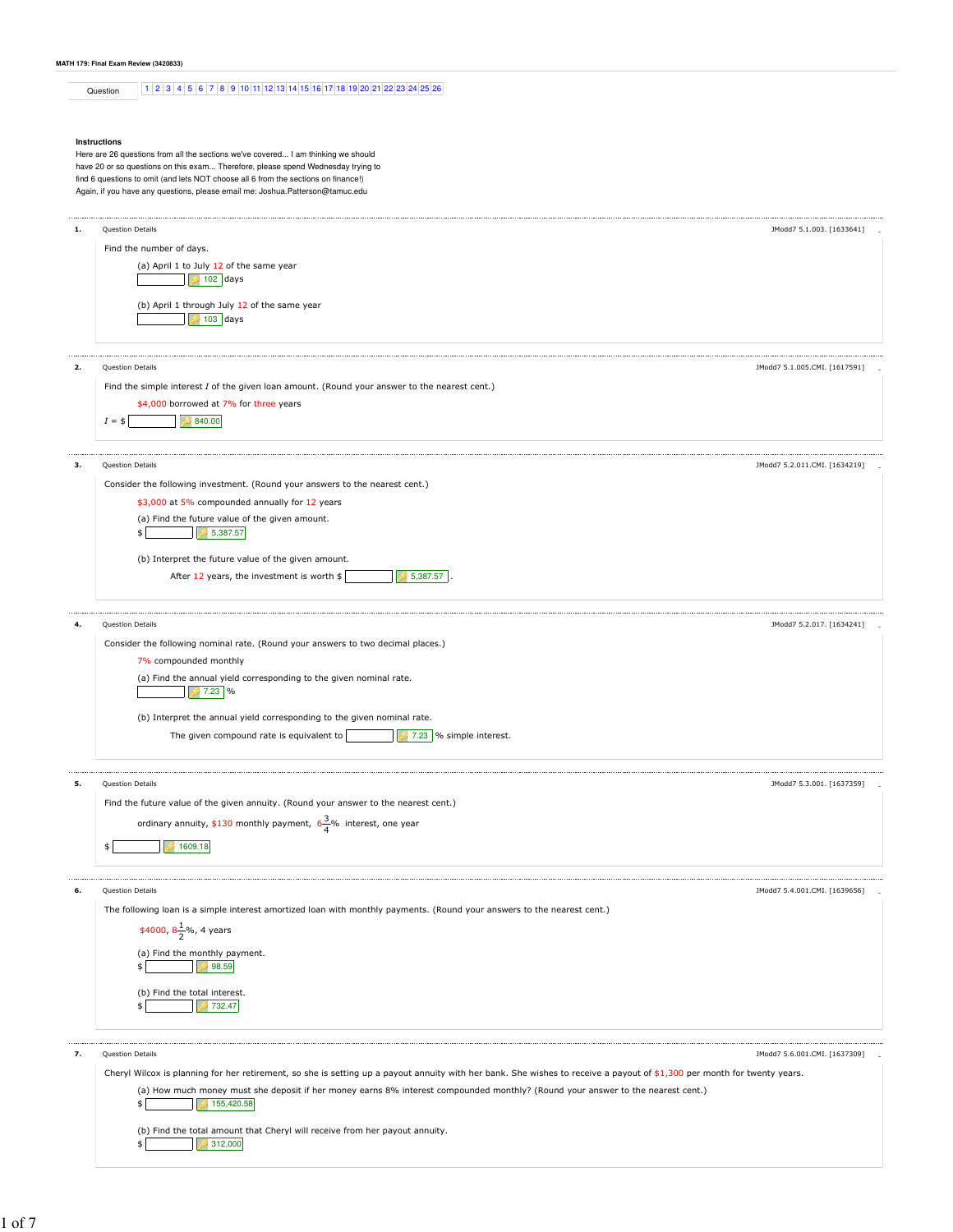

To study the eating habits of students at a local college, thirty randomly selected students were surveyed to determine the number of times they had purchased food at the school cafeteria during the last week. The following results were obtained.

1 1 2 2 2 3 4 4 3 5

1 2 3 2 2 1 1 1 5 2

2 3 2 4 3 5 3 3 4 2

(a) Organize the given data by creating a frequency distribution.

| <b>Number of Times</b><br><b>Purchased Food</b> | <b>Frequency</b> |
|-------------------------------------------------|------------------|
|                                                 |                  |
|                                                 |                  |
|                                                 |                  |
|                                                 |                  |
|                                                 |                  |

# (b) Construct a pie chart to represent the data.

 $\circ \circ$ 





Number of Times Purchasing Food at Cafeteria



Number of Times Purchasing Food at Cafeteria



(c) Construct a histogram using single-valued classes of data.



Number of Times Purchasing Food at Cafeteria





 $\odot$ 

 $\circ$ 

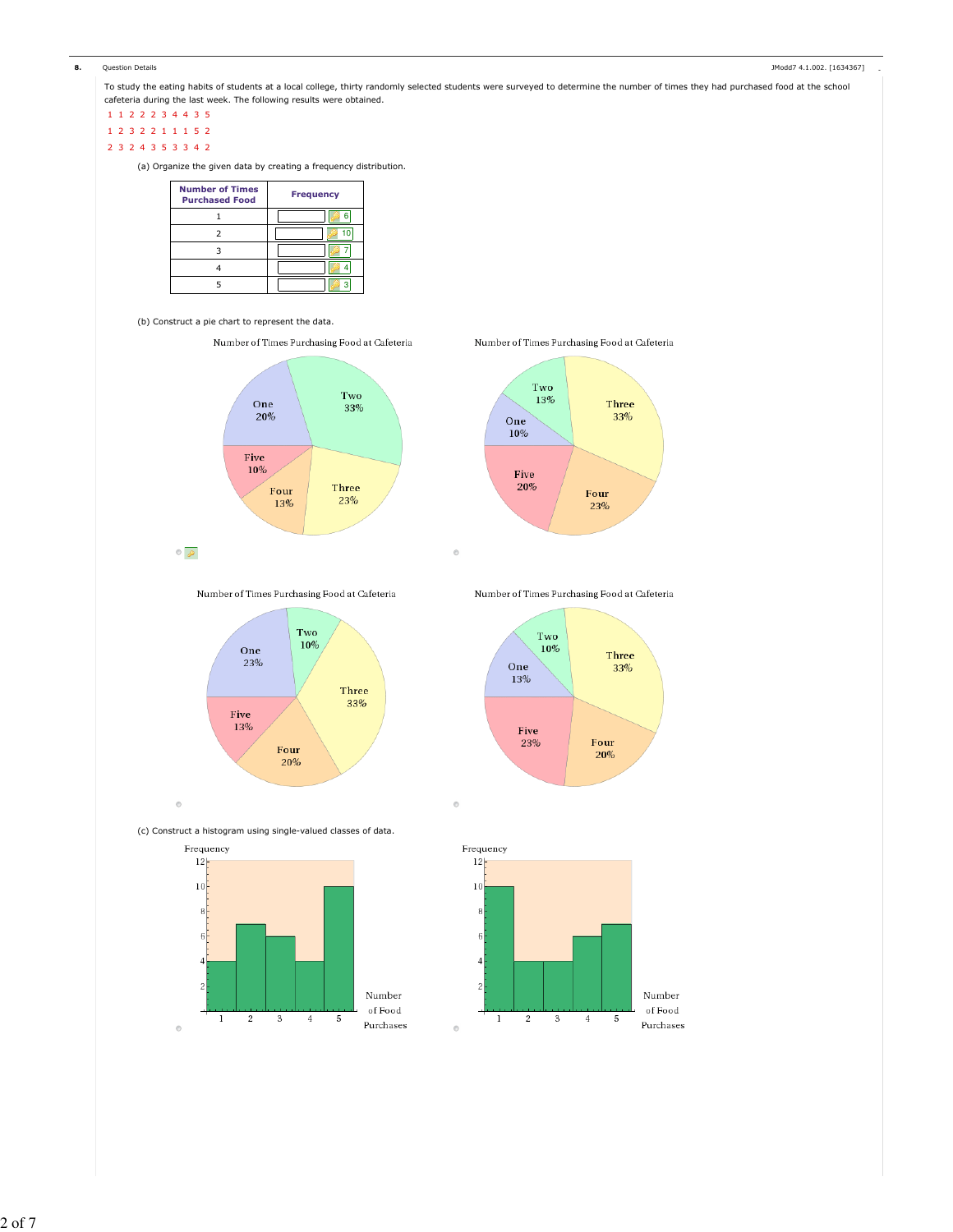

### 9. Question Details - JModd7 4.1.016. [1634366]

 $\mathbf{r}$ 

The frequency distribution shown in the following table lists the number of hours per day a randomly selected sample of teenagers spent watching television. Where possible, determine what percent of the teenagers spent the following number of hours watching television. (Round your answers to one decimal place. If not possible, enter IMPOSSIBLE.)

| Hours per day                                 | Number of<br><b>Teenagers</b>                          |  |
|-----------------------------------------------|--------------------------------------------------------|--|
| $0 \leq x < 1$                                | 18                                                     |  |
| $1 \leq x < 2$                                | 32                                                     |  |
| $2 \leq x < 3$                                | 24                                                     |  |
| $3 \leq x < 4$                                | 38                                                     |  |
| $4 \leq x < 5$                                | 28                                                     |  |
| $5 \leq x < 6$                                | 12                                                     |  |
| $6 \leq x < 7$                                | 16                                                     |  |
| (a) less than 4 hours<br>(b) at least 5 hours | 66.7<br>9/6<br>16.7 %                                  |  |
| (c) at least 1 hour                           | $\frac{9}{6}$<br>89.3                                  |  |
| (d) less than 2 hours                         | 29.8 %                                                 |  |
|                                               | (e) at least 2 hours but less than 4 hours<br>$36.9$ % |  |
|                                               | (f) more than 3.5 hours<br>IMPOSSIBLE %                |  |

÷,

### extion Details and the set of the set of the set of the set of the set of the set of the set of the set of the set of the set of the set of the set of the set of the set of the set of the set of the set of the set of the s

JModd7 4.2.003. [1639583]

| Find the mean, median, and mode of the given set of raw data. (If more than one mode exists, separate your answers with commas. If an answer does not exist, enter DNE.) |
|--------------------------------------------------------------------------------------------------------------------------------------------------------------------------|
| 1.2 1.8 0.7 1.5 1.0 0.7 1.9 1.4 1.2                                                                                                                                      |
| 0.8 1.4 1.3 2.3 0.9 2.0 1.4 1.5 2.2                                                                                                                                      |
| 1.4<br>mean                                                                                                                                                              |
| median                                                                                                                                                                   |
| mode                                                                                                                                                                     |
|                                                                                                                                                                          |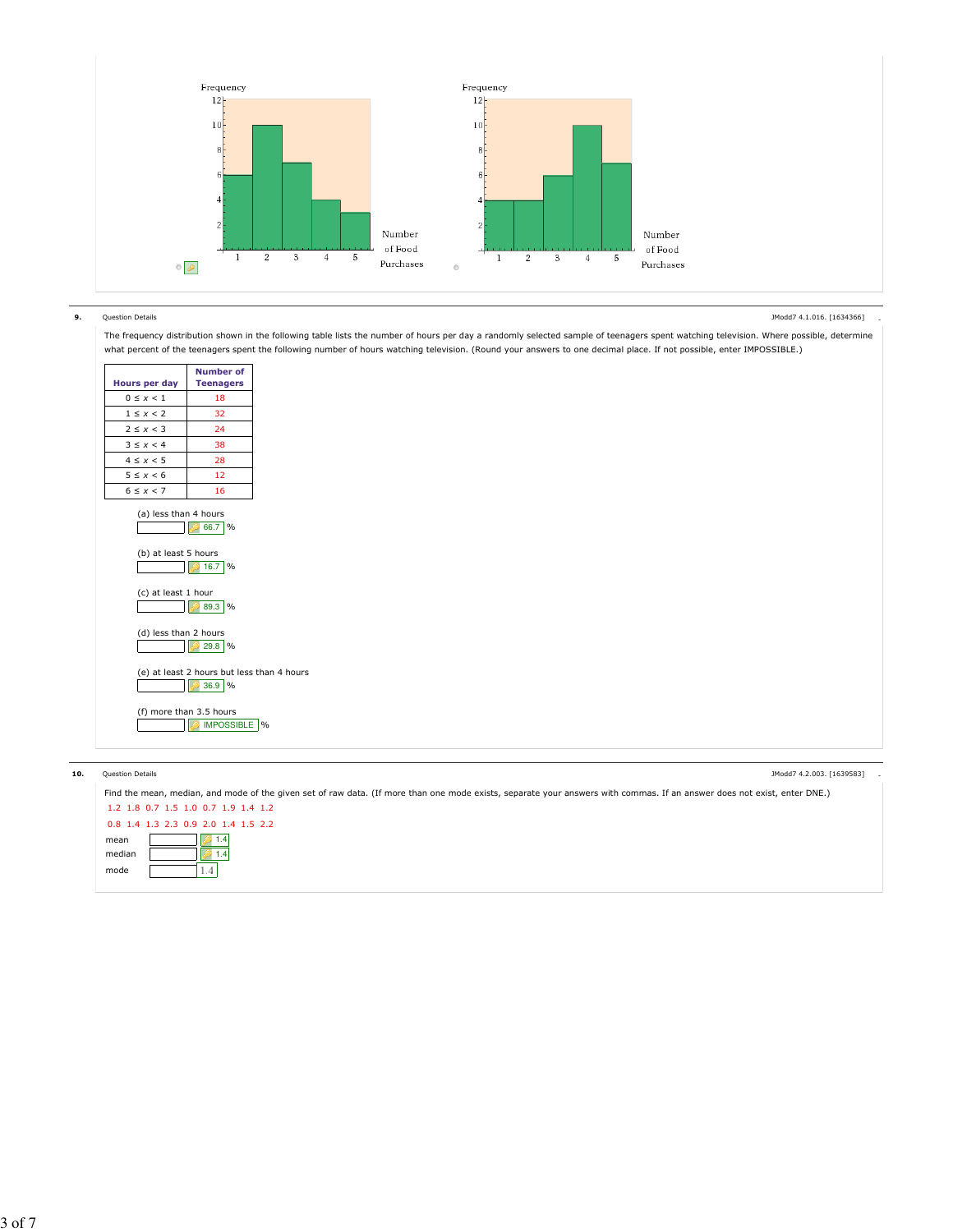| 11. | <b>Question Details</b>                                                                                                                  | JModd7 4.3.004.CMI. [1639281] |
|-----|------------------------------------------------------------------------------------------------------------------------------------------|-------------------------------|
|     | Find the mean and sample standard deviation of each set of data. (Round the standard deviation to two decimal places.)                   |                               |
|     | 4 6 8 10 12 14<br>(a)                                                                                                                    |                               |
|     | 9<br>mean                                                                                                                                |                               |
|     | 3.74<br>standard deviation                                                                                                               |                               |
|     | 104 106 108 110 112 114<br>(b)                                                                                                           |                               |
|     | 109<br>mean                                                                                                                              |                               |
|     | 3.74<br>standard deviation                                                                                                               |                               |
|     | (c) How are the data in (b) related to the data in (a)?                                                                                  |                               |
|     | $\triangleright$ The data in (b) are 100 more than the data in (a).<br>$_{\odot}$                                                        |                               |
|     | The data are not related.                                                                                                                |                               |
|     | The data in (b) are the same as the data in (a).                                                                                         |                               |
|     | The data in (b) are 100 times the data in (a).                                                                                           |                               |
|     | The data in (a) are 100 more than the data in (b).                                                                                       |                               |
|     | (d) How do your answers for (a) and (b) compare?                                                                                         |                               |
|     | The mean of the data in (a) is 100 more than the mean of the data in (b). The standard deviations are the same.                          |                               |
|     | The mean of the data in (b) is 100 more than the mean of the data in (a). The standard deviations are the same.<br>$_{\odot}$            |                               |
|     | The means are the same. The standard deviation of the data in (b) is 100 more than the standard deviation of the data in (a).<br>$\circ$ |                               |
|     | Both answers for (a) are the same as the answers for (b).<br>$\circ$                                                                     |                               |
|     | <b>The answers are not related.</b>                                                                                                      |                               |
|     |                                                                                                                                          |                               |
|     |                                                                                                                                          |                               |
| 12. | <b>Ouestion Details</b>                                                                                                                  | JModd7 4.3.007. [1639317]     |
|     | Joey and Dee Dee bowled five games at the Rock 'n' Bowl Lanes. Their scores are given in the following table.                            |                               |

| Joey             | 147                                         | 175 | 223  | 162  | 133                                                                                                 |  |  |  |  |  |  |                           |  |
|------------------|---------------------------------------------|-----|------|------|-----------------------------------------------------------------------------------------------------|--|--|--|--|--|--|---------------------------|--|
| <b>Dee Dee</b>   | 181                                         | 165 | 186  | 140  | 163                                                                                                 |  |  |  |  |  |  |                           |  |
|                  | (a) Find the mean score of each bowler.     |     |      |      |                                                                                                     |  |  |  |  |  |  |                           |  |
| Joey             |                                             |     |      | 168  |                                                                                                     |  |  |  |  |  |  |                           |  |
| Dee Dee          |                                             |     | 167  |      |                                                                                                     |  |  |  |  |  |  |                           |  |
|                  |                                             |     |      |      |                                                                                                     |  |  |  |  |  |  |                           |  |
|                  | Who has the highest mean?                   |     |      |      |                                                                                                     |  |  |  |  |  |  |                           |  |
|                  | <b>Dee Dee</b>                              |     |      |      |                                                                                                     |  |  |  |  |  |  |                           |  |
|                  | <b>D</b> Joey<br>$\odot$                    |     |      |      |                                                                                                     |  |  |  |  |  |  |                           |  |
|                  |                                             |     |      |      |                                                                                                     |  |  |  |  |  |  |                           |  |
|                  |                                             |     |      |      | (b) Find the standard deviation of each bowler's scores. (Round your answers to one decimal place.) |  |  |  |  |  |  |                           |  |
| Joey             |                                             |     |      | 34.6 |                                                                                                     |  |  |  |  |  |  |                           |  |
| Dee Dee          |                                             |     | 18.1 |      |                                                                                                     |  |  |  |  |  |  |                           |  |
|                  | (c) Who is the more consistent bowler? Why? |     |      |      |                                                                                                     |  |  |  |  |  |  |                           |  |
|                  |                                             |     |      |      | lect Joey is more consistent because his scores have a lower standard deviation.                    |  |  |  |  |  |  |                           |  |
|                  |                                             |     |      |      |                                                                                                     |  |  |  |  |  |  |                           |  |
|                  |                                             |     |      |      |                                                                                                     |  |  |  |  |  |  |                           |  |
|                  |                                             |     |      |      | <b>D</b> Joey is more consistent because his scores have a higher mean.                             |  |  |  |  |  |  |                           |  |
|                  | $\circ$                                     |     |      |      | Dee Dee is more consistent because her scores have a lower standard deviation.                      |  |  |  |  |  |  |                           |  |
|                  |                                             |     |      |      | <b>Dee Dee is more consistent because her scores have a higher mean.</b>                            |  |  |  |  |  |  |                           |  |
|                  |                                             |     |      |      |                                                                                                     |  |  |  |  |  |  |                           |  |
|                  |                                             |     |      |      | loey is more consistent because his scores have a higher standard deviation.                        |  |  |  |  |  |  |                           |  |
|                  |                                             |     |      |      |                                                                                                     |  |  |  |  |  |  |                           |  |
|                  |                                             |     |      |      |                                                                                                     |  |  |  |  |  |  |                           |  |
| Question Details |                                             |     |      |      |                                                                                                     |  |  |  |  |  |  | JModd7 4.4.005. [1639392] |  |

| What percent of the standard normal z-distribution lies between the following values? (Round your answers to two decimal places.) |
|-----------------------------------------------------------------------------------------------------------------------------------|
| $z = 0$ and $z = 1$<br>(a)<br>$34.13$ %                                                                                           |
| (b) $z = -1$ and $z = 0$<br>$34.13$ %                                                                                             |
| (c) $z = -1$ and $z = 1$ ( <i>Note:</i> This interval represents one standard deviation of the mean.)<br>68.27 %                  |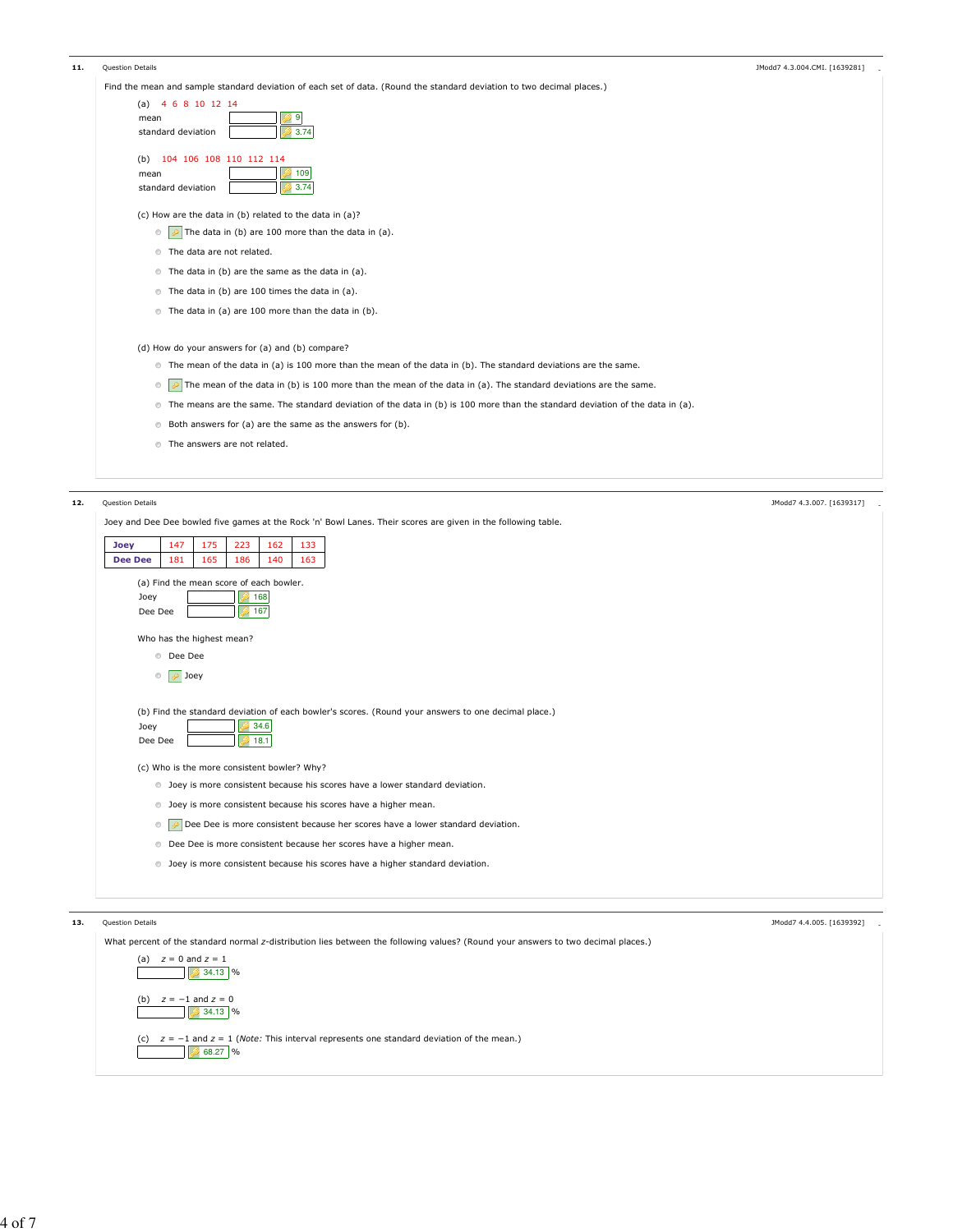| 14. | Question Details                                                                            | JModd7 4.4.013. [1639518] |  |
|-----|---------------------------------------------------------------------------------------------|---------------------------|--|
|     | Find c such that each of the following is true. (Round your answers to two decimal places.) |                           |  |
|     | $p(0 < z < c) = 0.1337$<br>(a)<br>0.34<br>$\mathcal{C}$ =                                   |                           |  |
|     | (b) $p(c < z < 0) = 0.4826$<br>$-2.11$<br>$c =$                                             |                           |  |

(c)  $p(-c < z < c) = 0.4640$  $c = 0.62$ (d)  $p(z > c) = 0.6059$  $c =$   $\downarrow$  -0.27 (e)  $p(z > c) = 0.0541$  $c =$  1.61 (f)  $p(z < c) = 0.1024$  $c =$  -1.27

### 15.





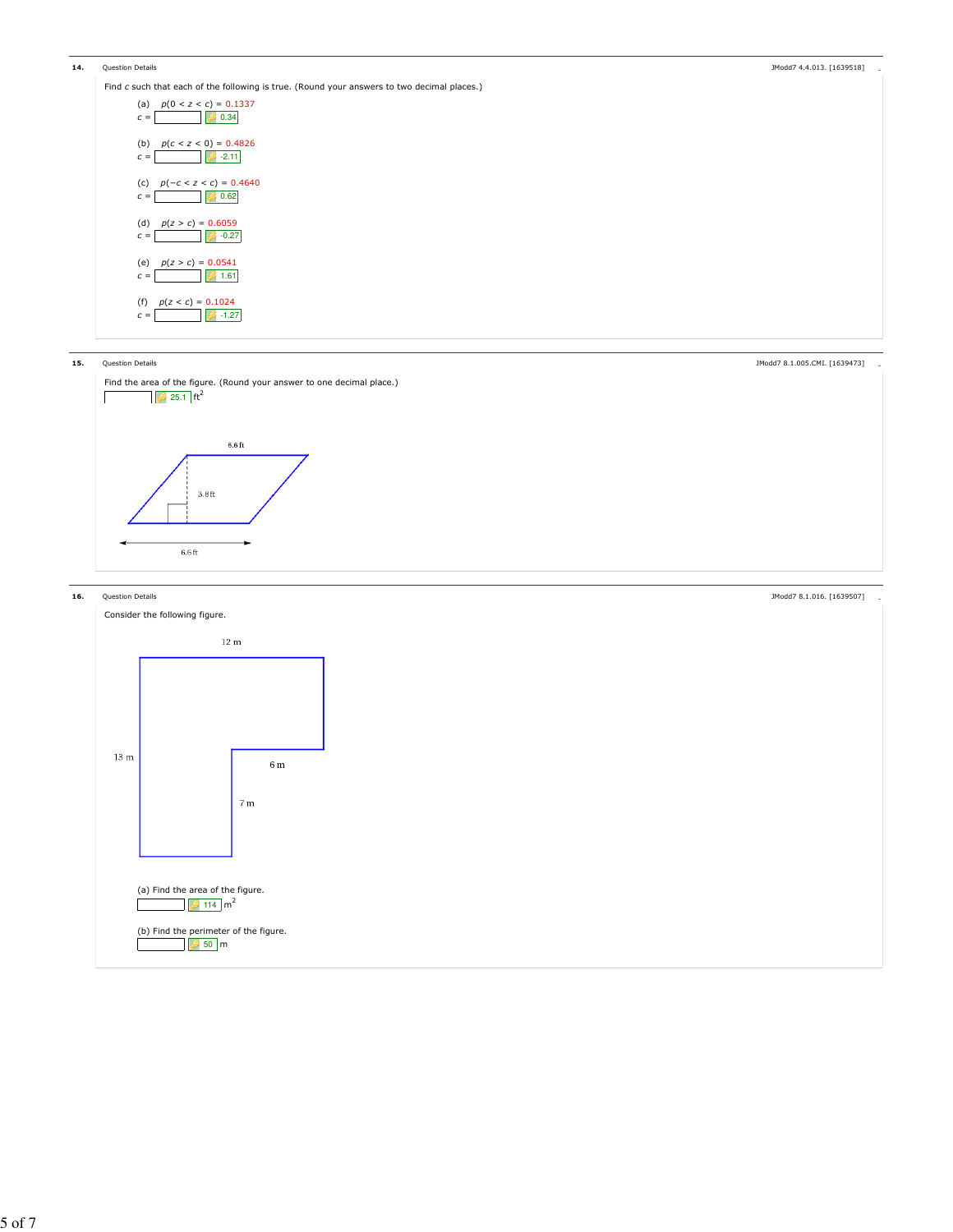